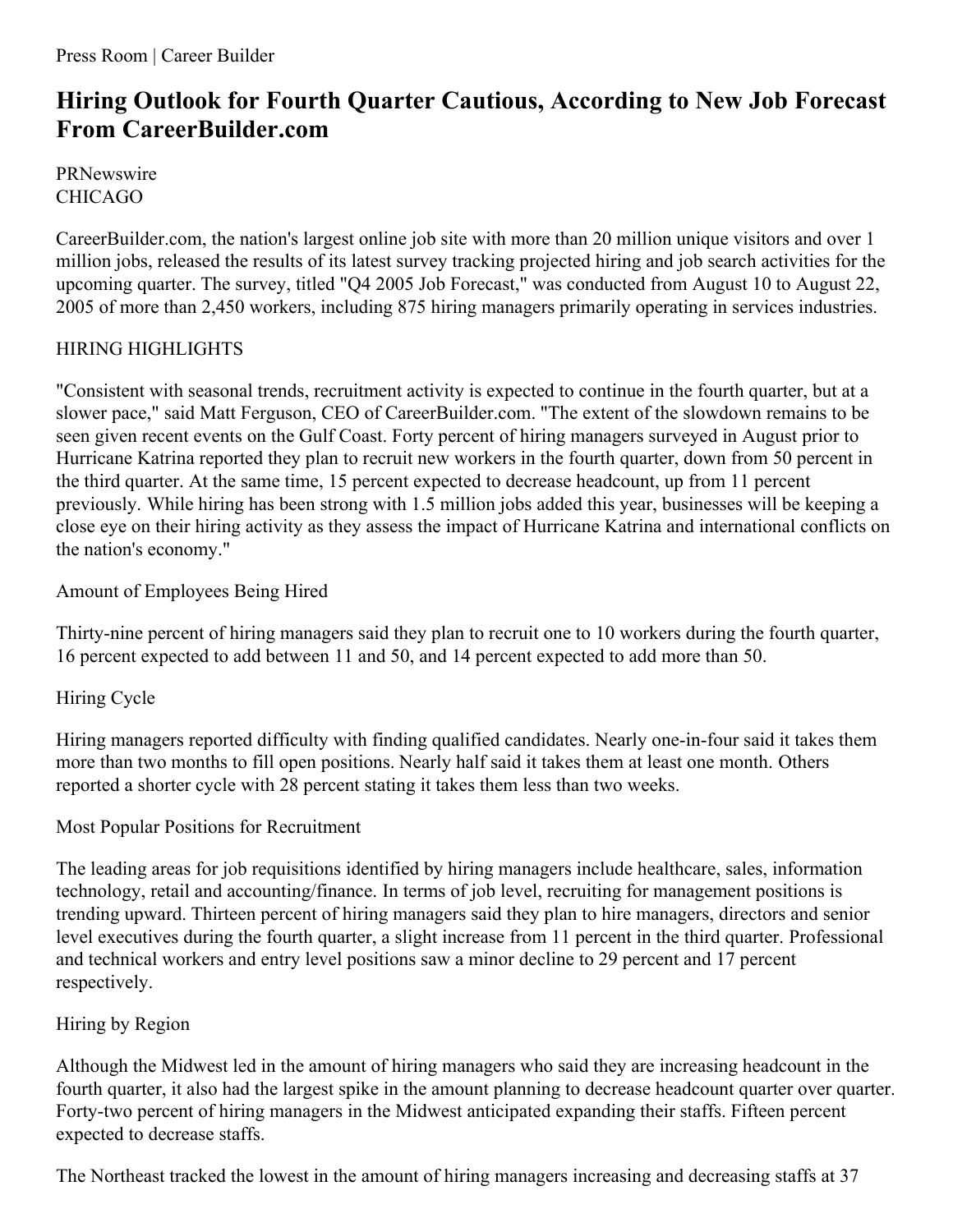percent and 14 percent respectively. However, the Northeast saw a sizeable rise in those planning to cut headcount quarter over quarter from 9 percent to 14 percent.

The West had the largest number of hiring managers who said they will reduce headcount at 16 percent, balanced by the 41 percent who expected to add to their headcount. The South came in at 39 percent for increasing staffs and 15 percent for decreasing staffs.

### JOB CHANGES AND JOB SATISFACTION HIGHLIGHTS

Job satisfaction reached a 12-month high with 59 percent of workers stating they are content in their current positions. However, 13 percent of workers reported they would change jobs in the upcoming quarter, up from 10 percent in the previous survey.

#### Satisfaction with Key Job Factors

The desire for a more competitive compensation package is influencing job changes. Nearly half of workers reported dissatisfaction with their pay considering the effort put forth in their jobs. While struggles with managing workload and work/life balance seem to have improved since the last survey, four-in-ten still categorized their workloads as too heavy and one-in-four still voiced concern with balancing time spent at the office and home.

Four-in-ten workers cited the lack of career advancement opportunities at their current employer as a major area of concern. These workers indicated climbing the corporate ladder is more difficult without effective employee development programs and supportive corporate leaders. More than one-third of workers said they see considerable room for improvement in these two areas.

#### Job Changes by Region

Every region of the country saw significant jumps in the amount of workers who want to find new employment by the end of the year. Fifteen percent of workers in the West said they plan to change jobs in the fourth quarter, up from 9 percent last quarter. The other regions all saw 3 percentage point jumps from the third quarter; 14 percent of workers in the Midwest, 13 percent in the Northeast and 12 percent in the South said they plan to change jobs by the end of the year.

#### Job Changes by Select Industries and Job Function

Seventeen percent of Sales workers said they plan to change jobs during the fourth quarter, closely followed by 16 percent of Retail workers. Hospitality and IT workers tied for third at 12 percent, with Government and Healthcare following at 11 percent. Seven percent of Accounting/Finance workers, last quarter's leader in projected job changes, said they plan to leave their jobs by the end of the year.

To view the report in its entirety, visit: <http://www.careerbuilder.com/share/AboutUs/PR/surveys.htm>

#### Survey Methodology

The survey, "Q4 2005 Job Forecast," was conducted from August 10 to August 22, 2005. Methodology used to collect survey responses totaling more than 2,450 workers for this study involved selecting a random sample of comScore Networks panel members. These Web Panel members were approached via an e-mail invitation, which asked them to participate in a short online survey. The results of this survey are statistically accurate to within +/- 1.97 percentage points (19 times out of 20). Note: this sample included more than 875 hiring managers. The results for the hiring managers are statistically accurate to within  $+/- 3.31$  percentage points (19 times out of 20).